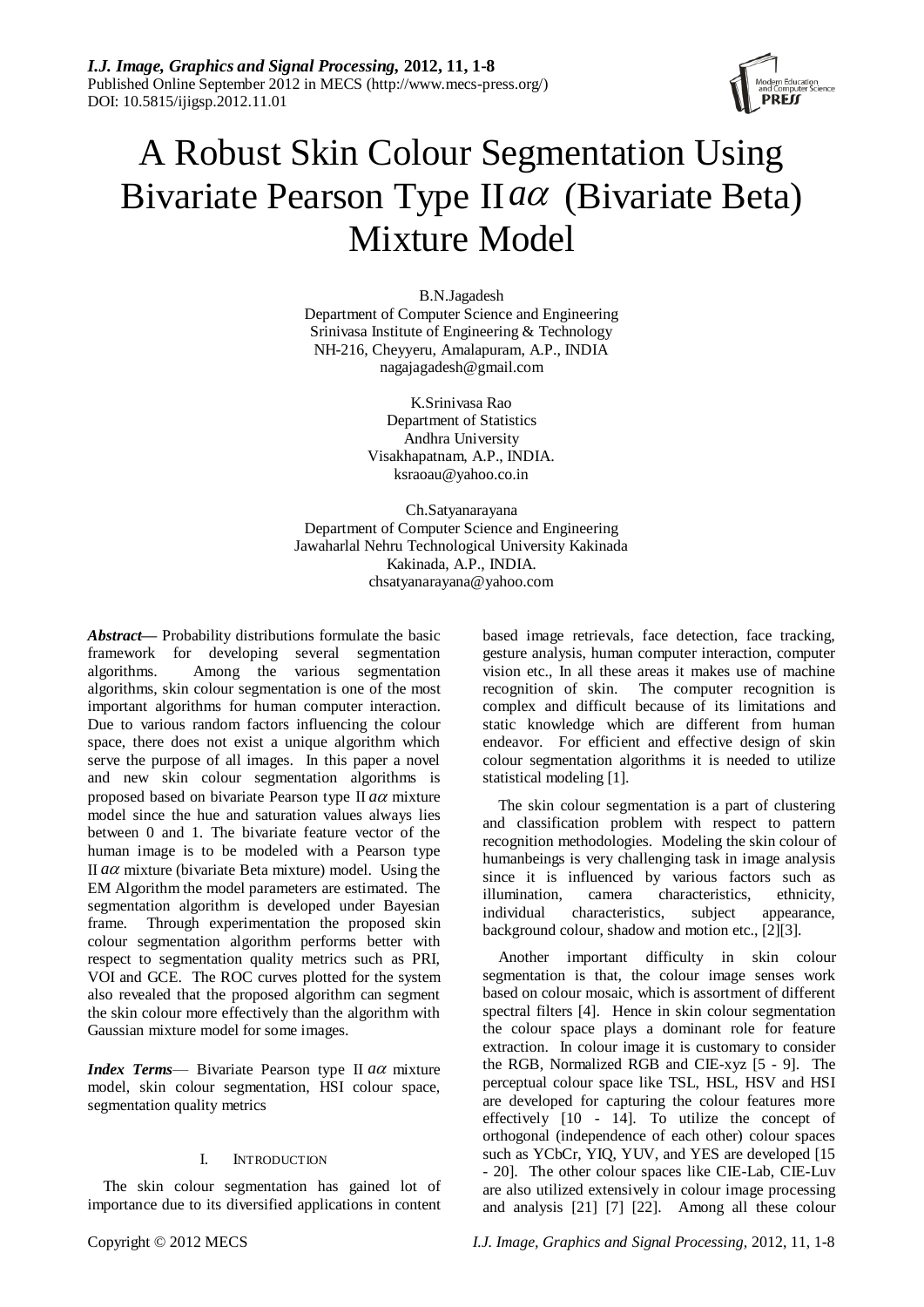spaces the HSI colour space has certain advantages since it separate channels and outline certain colour properties which are close to the visual conjunctive system of human being [23] [24]. In HSI colour space the hue and saturation values are correlated through the intensity. That is the hue and saturation values of the pixel are the functions of pixel intensity. Hence recently in colour image processing the HS bivariate feature vector is utilized [25].

Recently much work has been reported in literature regarding skin colour segmentation. Cai and Goshtasb [26] have studied a method for detecting human faces in colour images using the skin separation. L.M. Bergassa et al. [8] have developed and analyzed an unsupervised and adaptive Gaussian skin colour model. Hayit Greenspan et al. [27] have considered the mixture of Gaussian distributions for modeling the space colour and segmentation. Kakhamanu et al. [28] have reviewed the methods for skin colour modeling and detection. Chang-Yul Kim et al [3] studied a practical system for detecting obscene videos. Ki-won Byun and Ki-Gon Nam [29] studied the skin region detection using mean shift algorithm based on the histogram approximation. Among all segmentation algorithms the model based segmentation methods are more efficient than other methods since they capture the local and global information of the images more effectively [30].

In model based skin colour segmentation it is customary to assume that the feature vector associated with the colour image is either Gaussian or Gaussian mixture model. But the Gaussian or Gaussian mixture model have certain drawbacks like the feature vector in each region are mesokurtic and having infinite range. In reality the feature vector in each region of the image (skin and non-skin regions) may not be mesokurtic and more so having finite range. To overcome this drawback in colour image segmentation based on Gaussian mixture model recently K.Srinivasarao et al [25] have developed the skin colour segmentation based on bivariate type 1Va mixture model. They assumed that the hue and saturation values of the skin and nonskin region follows Pearson type 1Va probability distributions with different parameters. The Pearson type 1Va is having the range from 0 to  $\infty$  and also the bivariate distribution they consider is having a limitation of  $0 \le x \le y$  where x and y are the values of hue and saturation.

But in general the hue and saturation values are having the range from 0 to 1 and they can not be constrained with the condition like  $x < y$  (x and y are hue and saturation values). To model the feature vector of the regions (skin and non-skin) it is reasonable to consider the bivariate Pearson type II  $a\alpha$  model. Hence the whole image can be characterized by bivariate type II *a* Pearson mixture model. The bivariate Pearson type II  $a\alpha$  is having the marginal probability density for hue and saturation values as beta distributions which are having the range 0 to 1. They also include several types of frequency curves for different values of the

parameters. This distribution also characterizes the negative correlation between the hue and saturation values of the image region. With this motivation, in this paper a skin colour segmentation algorithm is developed and analyzed by assuming the feature vector of the entire image following a bivariate Pearson type II *a* mixture distribution.

The rest of the paper is organized as follows: section 2 given brief discussion about bivariate Pearson type II a  $\alpha$  mixture model and its properties. Section 3 deals with the estimation of the model parameters using EM Algorithm. EM Algorithm is most efficient algorithm for estimating the model parameters in mixture distribution. Section 4 is to initialize the model parameters using moment method of estimation and Kmeans algorithm. In Section 5 the skin colour segmentation algorithm is presented based on likelihood function under Bayesian frame work. In section 6 the experimentation and performance evaluation of the proposed algorithm are discussed. The experimentation is carried with five face images take from JNTUK face database. The performance of the proposed algorithm is studied by computing the segmentation quality metrics like PRI, GCE and VOI. The efficiency of proposed algorithm is also studied through confusion matrix and ROC curves. Section 7 deals with conclusion and scope for further work in this area of research.

## II. BIVARIATE PEARSON TYPE II *a* MIXTURE MODEL

In skin colour analysis the classification of the image is done into two categories namely, skin and non-skin colour regions. The skin colour is different from the colour of most other natural objects in the world. To build the statistical model for the pixels in the image, the feature vector is extracted using colour spaces. In skin colour segmentation one has to use the chrominance component in extracting the features. Accordingly the hue and saturation under HSI colour space are used for skin colour detection. The statistical observations of hue and saturation which form a bivariate feature vector match closely with the bivariate Pearson type II *a* distributions. The bivariate Pearson type II  $a\alpha$  given by Kotz et al [31], is having non negative and asymmetric nature of the random variable. It also includes a wide variety of bivariate probability distributions. Here it is assumed that the feature vector of the pixel in skin or non-skin regions in the image follows a bivariate Pearson type II  $a\alpha$  distribution. The

Joint Probability density function of the feature vector is  
\n
$$
f(x, y/\theta) = \frac{\Gamma(m+n+p)}{\Gamma(m)\Gamma(n)\Gamma(p)} x^{m-1} y^{n-1} (1-x-y)^{p-1}
$$
 (1)

$$
m, n, p > 0
$$
  
x, y > 0 and x + y \le 1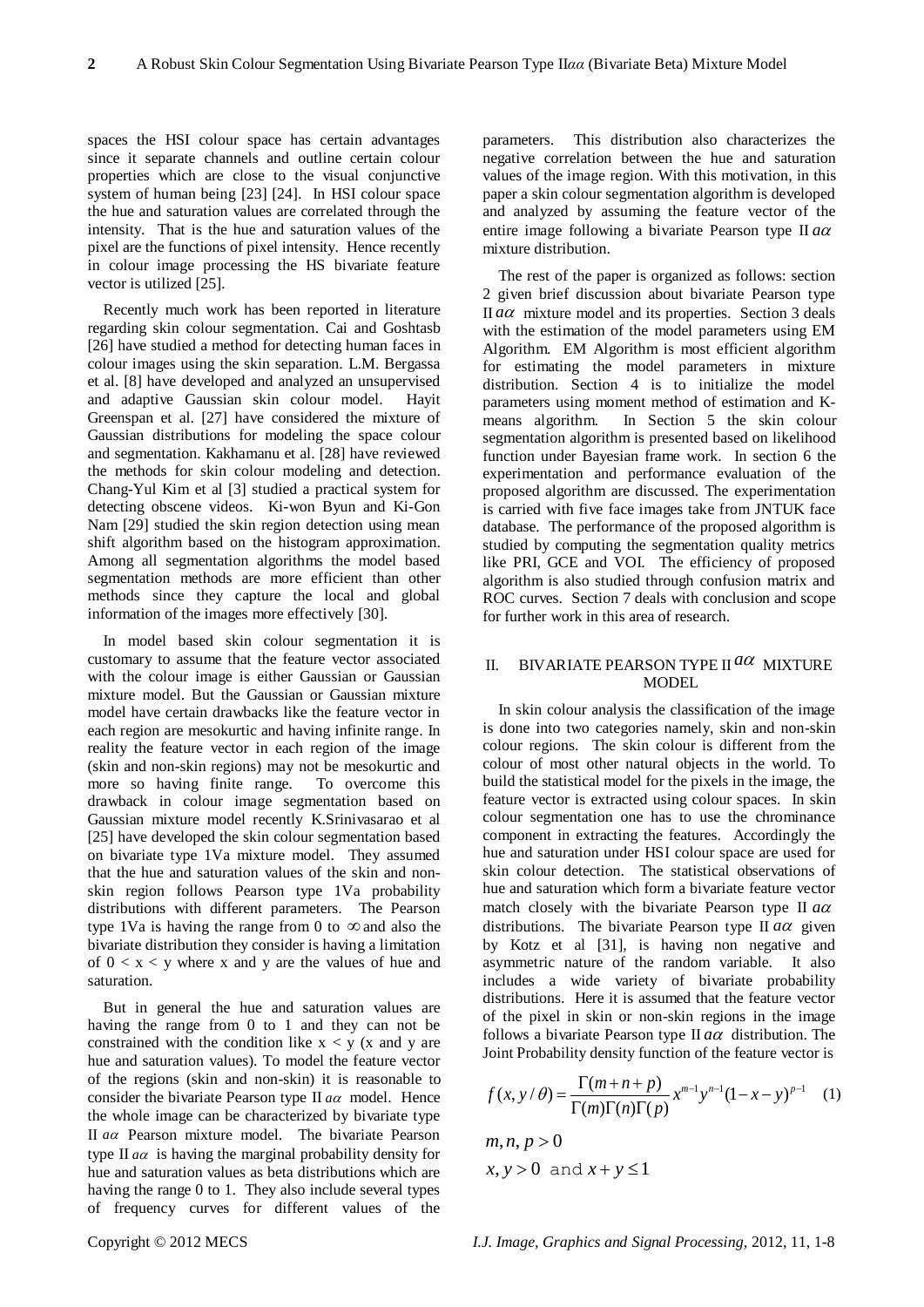$\theta$  is the parametric set such that  $\theta = (m, n, p)$ , x denote the hue value and y denote the saturation value of the pixel in the image.

The marginal probability density function of the hue value is

$$
f(x) = Beta(m, n + p)
$$
 (2)

Its mean is

*m*

 $m + n + p$ 

Its variance is

$$
\frac{m(n+p)}{(m+n+p+1)(m+n+p)^2}
$$

The marginal probability density distribution of the saturation value is

$$
f(y) = Beta(n, m + p)
$$
 (3)

Its mean is

$$
\frac{n}{m+n+p}
$$

Its variance is

$$
\frac{n(m+p)}{(m+n+p+1)(m+n+p)^2}
$$

The Covariance between hue and saturation is

$$
\frac{-mn}{(m+n+p+1)(m+n+p)^2}
$$

The correlation coefficient between hue and saturation is

$$
-\sqrt{\frac{mn}{(n+p)(m+p)}}
$$

Since the entire image is a collection of skin and nonskin pixel regions which are characterized by a bivariate Pearson type II  $a\alpha$  distribution, the feature vector associated with the whole image is modeled as a two component bivariate Pearson type II  $a\alpha$  mixture model. Its Joint probability density function is

$$
h(x, y) = \sum_{i=1}^{2} \alpha_i f_i(x, y / \theta_i)
$$
 (4)

Where,  $0 < \alpha_i < 1$  and  $\alpha_1 + \alpha_2 = 1$  and  $f_i(x, y)$ is as given equation (1).

#### III. ESTIMATION OF THE MODEL PARAMETERS BY EXPECTATION MAXIMIZATION ALGORITHM

The likelihood function of sample bivariate The IIRE<br>
1000 function of sample bivariate<br>  $\cos x$   $(x_1, y_1), (x_2, y_2), (x_3, y_3), ..., (x_N, y_N)$  drawn from an image with probability density function

$$
h(x, y; \theta) = \sum_{i=1}^{K} \alpha_i f_i(x_s, y_s; \theta)
$$
 where  $f_i$  is the

probability density function of a Pearson type II mixture

distribution and is given by  
\n
$$
L(\theta) = \prod_{s=1}^{N} \left( \sum_{i=1}^{K} \alpha_i f_i(x_s, y_s; \theta) \right)
$$
\n
$$
= \prod_{s=1}^{N} \left( \sum_{i=1}^{K} \alpha_i \frac{\Gamma(m+n+p)}{\Gamma(m)\Gamma(n)\Gamma(p)} x^{m-1} y^{n-1} (1-x-y)^{p-1} \right)
$$
\n(5)

This implies that

This implies that  
\n
$$
\log L(\theta) = \log \prod_{s=1}^{N} \left( \sum_{i=1}^{K} \alpha_i f_i(x_s, y_s; \theta) \right)
$$
\n
$$
= \sum_{s=1}^{N} \log \left( \sum_{i=1}^{K} \alpha_i f_i(x_s, y_s; \theta) \right) \tag{6}
$$

The model parameters are estimated by using the Expectation Maximization Algorithm (E.M Algorithm). The updated equation of the parameter  $\alpha_k$  is

$$
\alpha_{k}^{(l+1)} = \frac{1}{N} \sum_{s=1}^{N} [t_{k}(x_{s, y_{s}}; \theta^{(l)})] \text{ for } K = 1, 2.
$$

$$
= \frac{1}{N} \sum_{s=1}^{N} \left[ \frac{\alpha_{k}^{l} f_{k}(x_{s, y_{s}}; \theta^{(l)})}{\sum_{i=1}^{N} \alpha_{i}^{l} f_{i}(x_{s, y_{s}}; \theta^{(l)})} \right]
$$
(7)

where,  $f_k(x_s, y_s; \theta^{(l)})$  $f_k(x_{s, y_s}; \theta^{(l)})$  is as given equation (1).

The updated equation of 
$$
m_k
$$
 at  $(l + 1)^{th}$  iteration is  
\n
$$
\sum_{s=1}^{N} t_k(x_s, y_s; \theta^{(l)}) \log(x_s) + \sum_{s=1}^{N} t_k(x_s, y_s; \theta^{(l)}) \frac{1}{\Gamma(m_k + n_k + p_k)} (-\Gamma(m_k + n_k + p_k))
$$
\n\*
$$
\log(\log(e)) + \Gamma(m_k + n_k + p_k) * \psi(m_k + n_k + p_k)) * \log(e) \frac{(-m_k - n_k - p_k)}{-\sum_{s=1}^{N} t_k(x_s, y_s; \theta^{(l)}) \frac{1}{\Gamma m_k} (-\Gamma m_k * \log(\log(e)) + \Gamma m_k * \psi(m_k) * \log(e) \frac{-m_k}{\Gamma m_k}) = 0
$$
\n(8)

where,  $\psi(m_k + n_k + p_k) =$  *digamma* ( $m_k + n_k + p_k$ ) The updated equation of  $n_k$  at  $(l+1)^{th}$  iteration is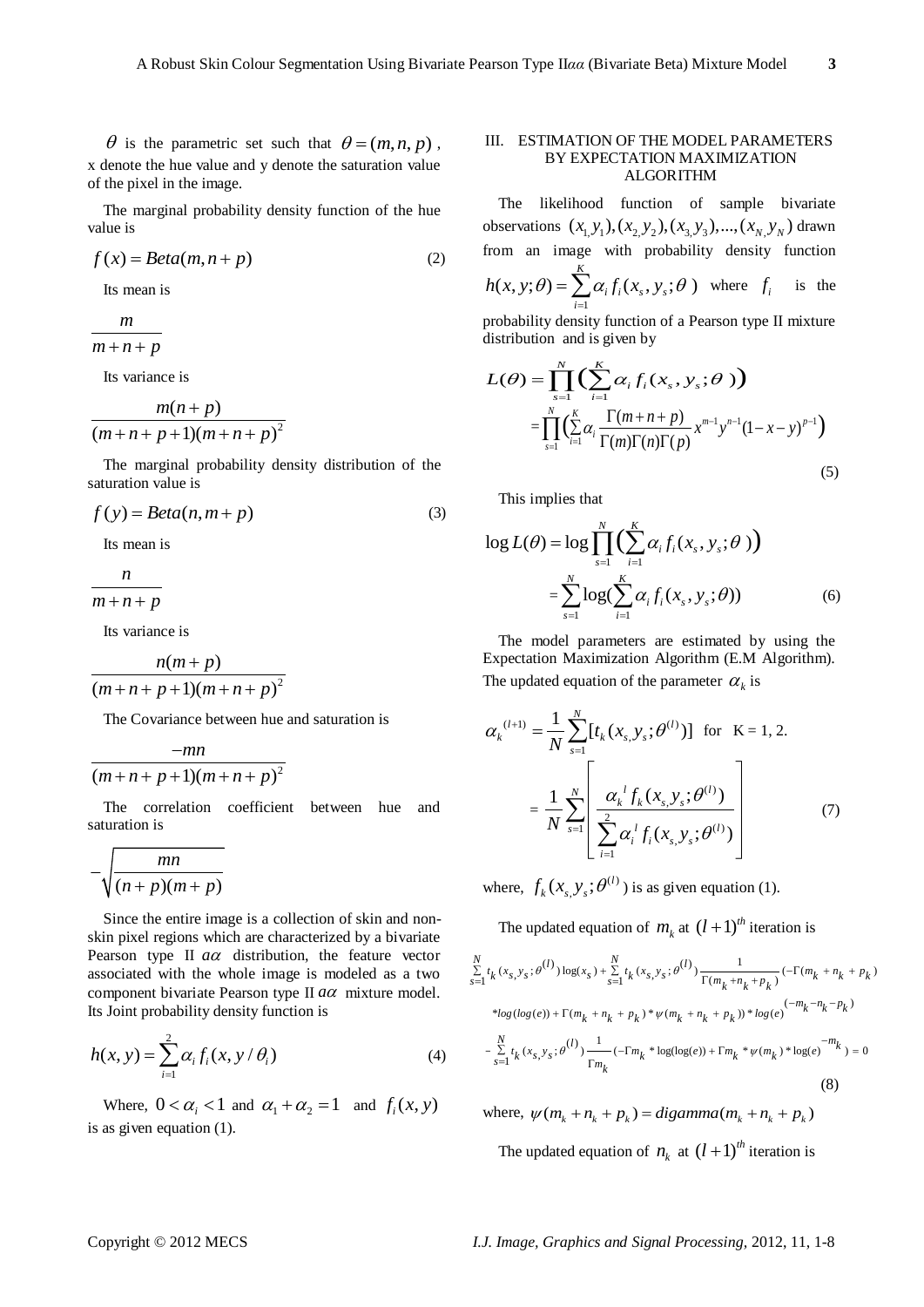$$
\sum_{s=1}^{N} t_k(x_s, y_s; \theta^{(l)}) \log(y_s) + \sum_{s=1}^{N} t_k(x_s, y_s; \theta^{(l)}) \frac{1}{\Gamma(m_k + n_k + p_k)} (-\Gamma(m_k + n_k + p_k) \n*log(log(e)) + \Gamma(m_k + n_k + p_k) * \psi(m_k + n_k + p_k) * log(e)^{(-m_k - n_k - p_k)} \n- \sum_{s=1}^{N} t_k(x_s, y_s; \theta^{(l)}) \frac{1}{\Gamma n_k} (-\Gamma n_k * \log(\log(e)) + \Gamma n_k * \psi(n_k) * \log(e)^{-n_k}) = 0
$$
\n(9)

where,  $\psi(m_k + n_k + p_k) = digamma(m_k + n_k + p_k)$ 

The updated equation of  $p_k$  at  $(l+1)^{th}$  iteration is

$$
\sum_{s=1}^{N} t_k (x_{s, y_s}; \theta^{(l)}) \log(1 - x_s - y_s) +
$$
  

$$
\sum_{s=1}^{N} t_k (x_{s, y_s}; \theta^{(l)}) \frac{1}{\Gamma(m_k + n_k + p_k)} (-\Gamma(m_k + n_k + p_k) * \log(\log(e)) +
$$
  

$$
\Gamma(m_k + n_k + p_k) * \psi(m_k + n_k + p_k) * \log(e)^{(-m_k - n_k - p_k)} -
$$
  

$$
\sum_{s=1}^{N} t_k (x_{s, y_s}; \theta^{(l)}) \frac{1}{\Gamma(p_k)} (-\Gamma(p_k) * \log(\log(e)) + \Gamma(p_k) * \psi(p_k) * \log(e)^{-p_k} = 0
$$
  
(10)

where,  $\psi(m_k + n_k + p_k) = digamma(m_k + n_k + p_k)$ 

Solving equations (7) (8) (9) and (10) iteratively using MATLAB code we get the revised estimates of  $\alpha_{k, m_k, n_k, p_k}$  for K = 1, 2.

#### IV. INITILIZATION OF MODEL PARAMETERS BY K-MEANS

The efficiency of the EM-Algorithm in estimating the parameters is heavily dependent on the initial estimates of the parameters. The number of mixture components taken for K-means algorithm is two (skin and non-skin), i.e.,  $K = 2$ . Usually the mixing parameter and the region parameters (m, n, and p) are unknown. A commonly used method in initialization is by drawing a random sample in the entire image data [32] [33]. This method perform well only when the sample size is large, and the computation time is heavily increased. When the sample size is small it is likely that some small regions may not be sampled. To overcome this problem, we use K-means algorithm [34] to divide the whole image into two homogeneous regions representing skin and nonskin regions. We obtain the initial estimates of the parameters  $m_k$ ,  $n_k$  and  $p_k$  for each image region using the method of moment estimators for bivariate Pearson type II  $a\alpha$  distribution and for the parameters 1

$$
\alpha_i
$$
 as  $\alpha_i = \frac{1}{2}$  for  $i = 1, 2$ .

Therefore the initial estimates of  $m_k$ ,  $n_k$  and  $p_k$  can be obtained by equating the theoretical moments with the sample moments. This implies

$$
\frac{m_k}{m_k + n_k + p_k} = \overline{x_k} \tag{11}
$$

$$
\frac{n_k}{m_k + n_k + p_k} = \overline{y_k}
$$
 (12)

$$
\frac{-m_k n_k}{(m_k + n_k + p_k + 1)(m_k + n_k + p_k)^2} = \frac{}{s_{xyk}} \tag{13}
$$

where,  $x_k$  is the  $k^{th}$  region sample mean of the Hue.

 $y_k$  is the  $k^{th}$  region sample mean of the Saturation.

 $S_{xyk}$  is the  $k^{th}$  region sample between Hue and Saturation

Solving the equations  $(11)$ ,  $(12)$ ,  $(13)$  we get the initial estimates of the parameters ( $m_k$ ,  $n_k$  and  $p_k$ ) for  $K = 1$ , 2. Substituting these values as the initial estimates, we obtain the refined estimates of the parameters by using the EM-Algorithm.

#### V. SKIN COLOUR SEGMENTATION ALGORITHM

After refining the parameters the prime step is skin colour segmentation, by allocating the pixels to the skin or non-skin segments. This operation is performed by segmentation algorithm. The skin colour segmentation algorithm consists of the following steps

- 1. Divide the whole image into two regions using Kmeans algorithm
- 2. Obtain the initial estimates of the model parameters using the moment estimators as discussed in section 4 for each region
- 3. Obtain the refined estimates of the model parameters by using the EM-algorithm with the updated equations given in section 3.
- 4. Substitute the estimated parameter values in the image joint probability density function

$$
h(x, y) = \sum_{i=1}^{K} \alpha_i f_i(x, y; \theta_i)
$$

where 
$$
f_i(x, y/\theta_i)
$$
 is as given equation (1).

5. Segment the pixels as skin colour or non-skin colour pixel using a threshold (t) and the likelihood function such that  $L(x/\theta) \geq t$  or  $L(x/\theta) < t$ respectively for  $0 < t < 1$ .

The optimal threshold value of t is determined computing true positive and false positive over the segmented regions and plotting the ROC Curve.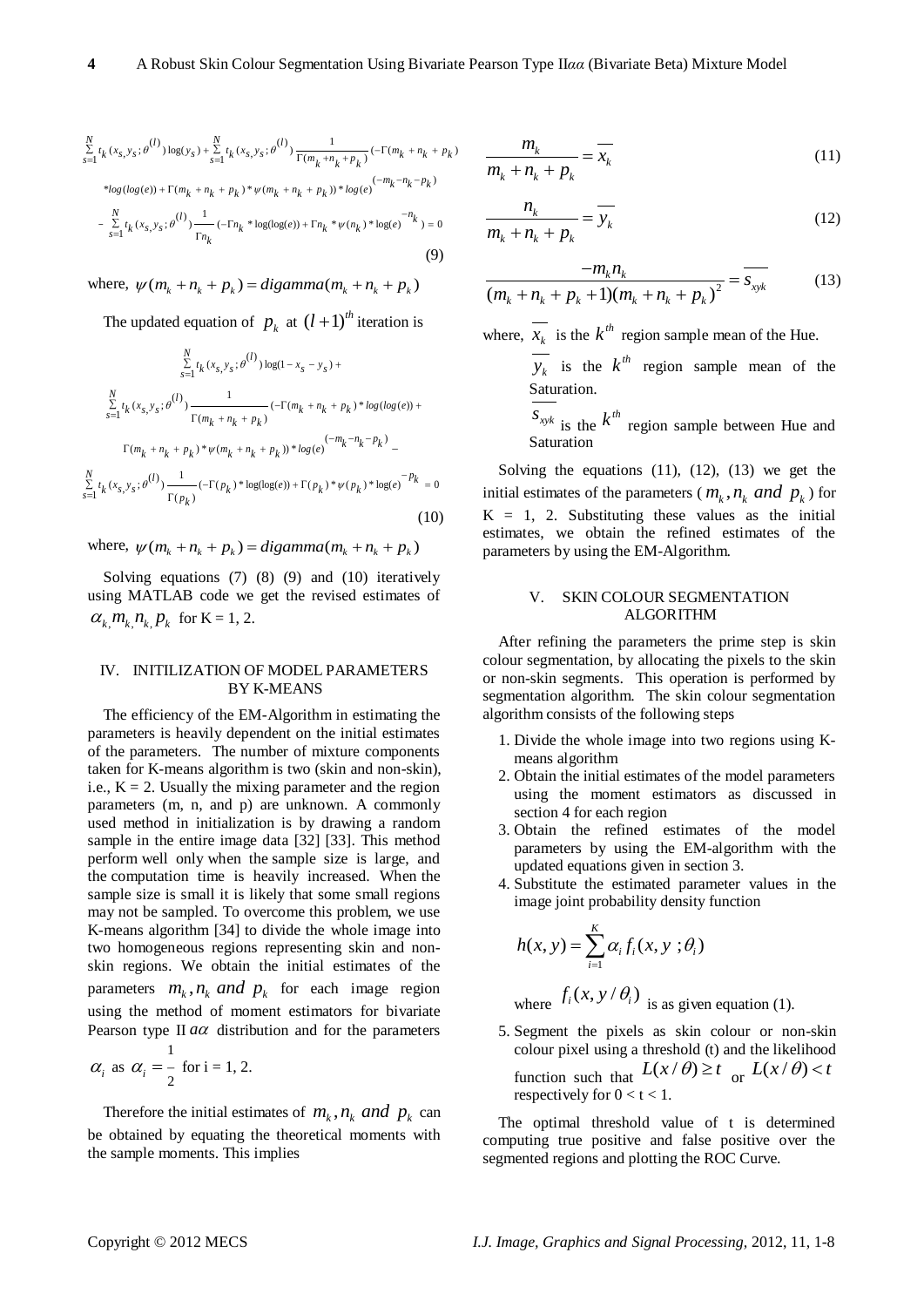#### VI. EXPERIMENTAL RESULTS AND PERFORMANCE EVALUATION

In this section, the performance of the developed skin colour segmentation algorithm is evaluated. For this purpose the skin images are collected from JNTUK database. A random sample of 5 images is taken from the database and the feature vector consisting of hue and saturation for each pixel of the each image is computed utilizing HSI colour space. In HSI colour space the hue and saturation values are computed from the values of RGB for each pixel in the image using the formula

Hue=H= 
$$
\cos^{-1}\left[\frac{(R-G)+(R-B)}{2\sqrt{(R-G)^2+(R-B)(G-B)}}\right], B \le G
$$
  
Saturation = S =  $\frac{1-\min(R, G, B)}{I}$ 

where I = 
$$
\frac{R+G+B}{3}
$$
 is the intensity of pixel.

With the feature vector (H, S) each image is modeled by using the two component bivariate Pearson type II  $a\alpha$  mixture distribution. The initial values of the model parameters are obtained by dividing all the pixels into two categories namely skin and non-skin region using K-means algorithm with  $K = 2$  and taking the moment estimates for  $(m_k, n_k \text{ and } p_k)$ , K = 1, 2. Using these initial estimates and the updated equations of the EM-Algorithm discussed in section.3 with MATLAB code the refined estimates of model parameters are obtained. Substituting the refined estimates in the bivariate Pearson type II  $a\alpha$  joint probability distribution function the skin colour and non-skin colour models of each image are estimated. The segmentation algorithm with component maximum likelihood under Bayesian frame and a threshold value t as discussed in section 5 is used to segment the image. Figure.1 shows the original and segmented images.



Figure.1 Original and Segmented Images

The developed algorithm performance is evaluated by comparing skin colour segmentation algorithm with the Gaussian mixture model. Table.1 present the miss classification rate of the skin pixels of the sample image using proposed model and Gaussian mixture model.

Table.1 Miss Classification rate of the classifier

| Model               | Miss Classification Rate |
|---------------------|--------------------------|
| BPT II $a\alpha$ MM | 3.5%                     |
| <b>GMM</b>          | 8.3%                     |

From the Table.1 it is observed that the misclassification rate of the classifier with bivariate Pearson type II aa mixture model (BPTII aa MM) is less compared to that of GMM.

The accuracy of the classifier is also studied for the sample images by using confusion matrix for skin and non-skin regions. Table.2 shows the values of TPR, FPR, Precision, Recall and F-measure for skin and nonskin segments of the sample images.

Table.2 Comparative study of GMM and BPTII  $a\alpha$  <sub>MM</sub>

| Image     | Method            | <b>TPR</b> | <b>FPR</b> | Precision | Recall    | F-measure |
|-----------|-------------------|------------|------------|-----------|-----------|-----------|
| Imagel    | <b>BPTILGQ MM</b> | 0.9642     | 0.0625     | 0.9818    | 0 9 6 4 2 | 0.9640    |
| (Male1)   | <b>GMM</b>        | 0.9285     | 0.1875     | 09454     | 0.9285    | 0.9368    |
| Image2    | $BPTIIa\alpha$ MM | 0.9625     | 0.0181     | 0.9788    | 0.9625    | 0.9705    |
| (female1) | <b>GMM</b>        | 09166      | 0 0 8 3 3  | 09565     | 09166     | 09363     |
| Image3    | $BPTIIa\alpha MM$ | 0 9692     | 0.0600     | 09767     | 0.9692    | 09729     |
| (Male2)   | <b>GMM</b>        | 0.9307     | 0.0700     | 0.9718    | 0.9307    | 0.9508    |
| Image4    | $BPTIIa\alpha MM$ | 0.9629     | 0.0363     | 0.9848    | 0.9629    | 0.9737    |
| (female2) | <b>GMM</b>        | 09259      | 0 0 4 5 4  | 0.9803    | 09259     | 0 9 2 6 0 |
| Image 5   | $BPTIIa\alpha$ MM | 0.9800     | 0 0 1 8 7  | 09849     | 0.9800    | 09824     |
| (Male3)   | <b>GMM</b>        | 0.8750     | 0.0625     | 09459     | 0.8750    | 0.9090    |

From Table.2 it is obtained that the F-measure value for the proposed classifier is more. This indicates the proposed classifier perform better than that of Gaussian mixture model. Figure.2 shows the ROC curves associated with the proposed skin colour classifier and the classifier with GMM.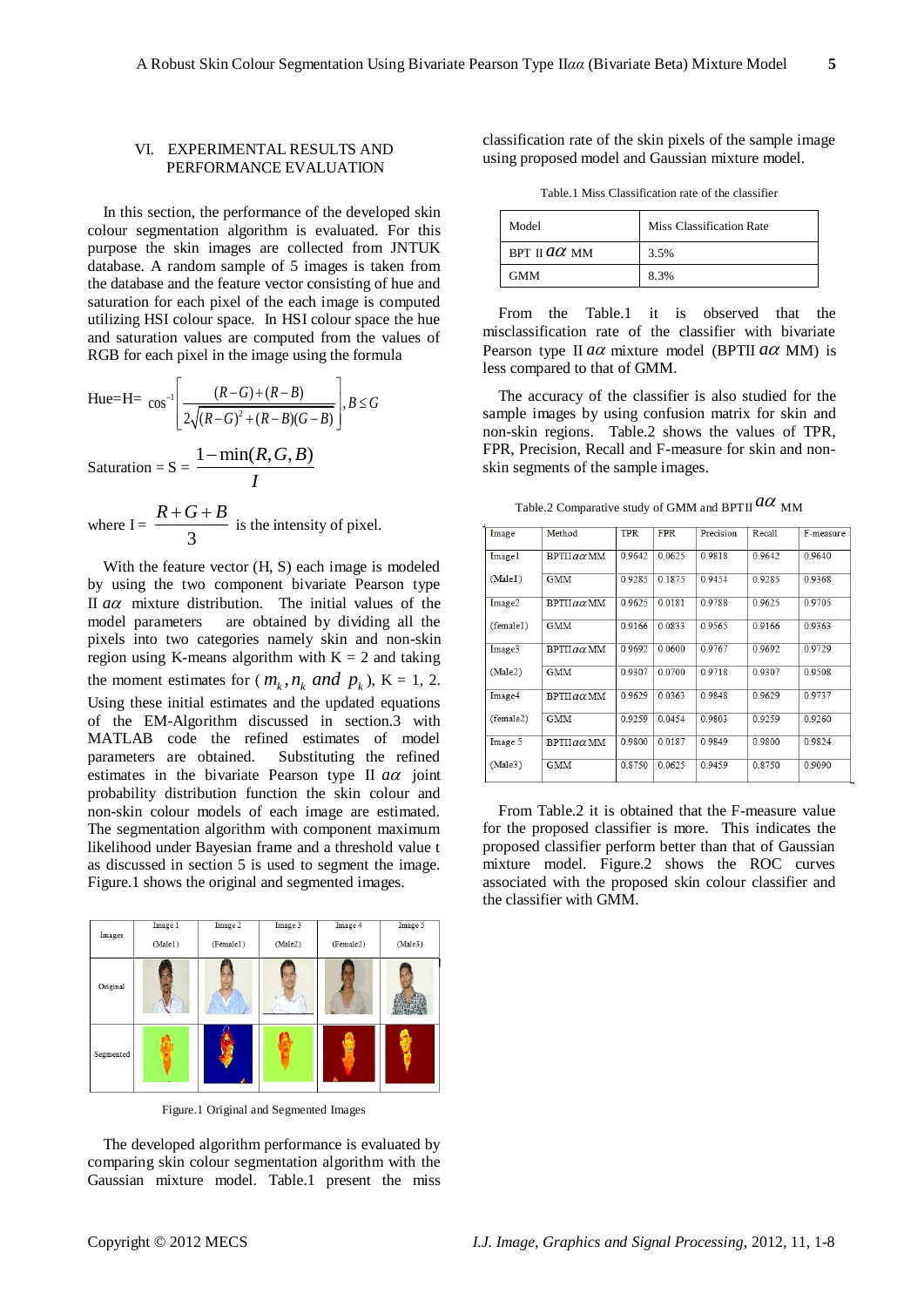

Figure. 2 ROC Curves

From Figure.2 it is observed that the proposed classifier is having less false detection of the skin pixels compared to the classifier with GMM. The figure also shows that, it can successfully identify the exposed skin region including face, hands and neck.

The performance of the segmentation algorithm is also studied by obtaining three segmentation performance measures namely, Probabilistic Rand Index (PRI) [35], Variation of Information (VOI) [36], Global Consistency Error (GCE) [37], with the sample images. The computed values of the performance measures for the developed algorithm with BPTII  $a\alpha$  MM and GMM are presented in Table.3.

|                   |        | Performance Measures |        |  |  |
|-------------------|--------|----------------------|--------|--|--|
|                   | PRI    | GCE                  | VOI    |  |  |
| $BPTIIa\alpha MM$ | 0.6941 | 0.1928               | 0.0924 |  |  |
| <b>GMM</b>        | 0.5128 | 0.2486               | 0.1529 |  |  |
| $BPTIIa\alpha MM$ | 0.7810 | 0.2016               | 0.0816 |  |  |
| <b>GMM</b>        | 0.5367 | 0.2249               | 0.0981 |  |  |
| $BPTIIa\alpha$ MM | 0.6721 | 0.1281               | 0.0926 |  |  |
| <b>GMM</b>        | 0.4826 | 0 1924               | 0.1626 |  |  |
| $BPTIIa\alpha$ MM | 0.7941 | 0.0972               | 0.0831 |  |  |
| <b>GMM</b>        | 0.6124 | 0.1362               | 0.1472 |  |  |
| $BPTIIa\alpha MM$ | 0.7214 | 0.1902               | 0.0662 |  |  |
| <b>GMM</b>        | 0.5924 | 0.2136               | 0.12/1 |  |  |
|                   | Method |                      |        |  |  |

| Table.3 Segmentation Performance Measures |  |  |
|-------------------------------------------|--|--|
|-------------------------------------------|--|--|

From the Table.3 it is observed that the PRI value of the proposed algorithm for sample images considered for experimentation are more than that of the value from the segmented algorithm based on GMM and they are closed to 1. Similarly the GCE and VOI values of the proposed algorithm are less than that of finite Gaussian mixture model and close to 0. This reveals that the proposed segmentation algorithm performs better than the algorithm with GMM and the proposed skin colour segmentation is close to the ground truth.

#### VII. CONCLUSION

In this paper we proposed a skin colour segmentation algorithm based on bivariate Pearson type mixture model using HSI colour space. Here it is assumed that the bivariate feature vector (Hue and Saturation) of the whole image follows a bivariate Pearson type II *a* mixture distribution which is capable of characterizing the skin and non-skin colours in the image. The bivariate Pearson type II *a* distribution is having marginal distributions as beta distributions with range 0 and 1, having the negative correlation coefficient and their features closely match the hue and saturation statistical characteristics of the skin and non-skin regions. This model also includes various types of bivariate distribution for specific values of the parameters. As this distribution is having three parameters only, it is a parsimonious model. The model parameters are obtained by deriving the updated equations of the EM-Algorithm. The initialization of the parameters is done using K-means algorithm and moment method of estimation. The experimental results with different types of five face images taken from JNTUK database revealed that the proposed algorithm perform much superior with respect to image segmentation performance metrics like PRI, GCE and VOI. A comparative study of proposed model with that of the GMM has shown that the proposed algorithm outperforms the existing algorithm for some images in skin colour segmentation. This is also supported by ROC curves. This algorithm can also be further extended to unsupervised skin colour segmentation with more number of regions of the image such as background, skin colour, non human objects etc. It is also possible to develop a skin colour segmentation based on bivariate Pearson type mixture model and hidden markov model which will be taken else where.

#### **REFERENCES**

- [1] Alexander Wong, Jacob Scharcanski and Paul Fieguth (2011), "Automatic Skin Lesion Segmentation via Iterative Stochastic Region Merging", IEEE Trans. on Information Technology in Biomedicine, Vol.15, No.6,pp.929-936.
- [2] Wei Ren Tan, Chee Seng Chan, Pratheepan Yogarajah, and Joan Condell (2012), "A Fusion Approach for Efficient Human Skin Detection",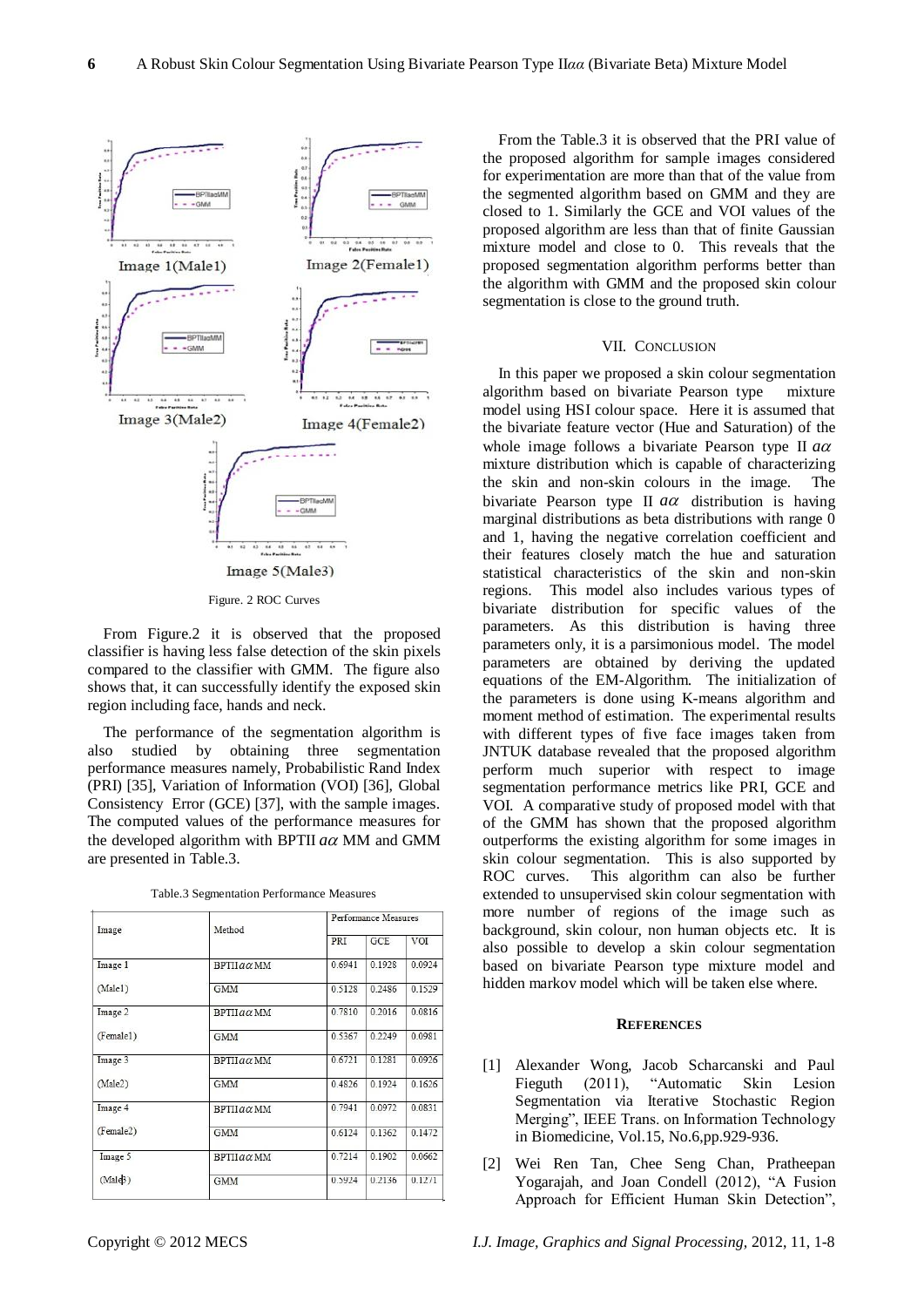IEEE Transactions on Industrial Informatics, Vol.8, No.1,pp.138-147.

- [3] Chang-Yul Kim, Oh-Jin Kwon, and Seokrim Choi (2011), "A Practical System for Detecting Obscene Videos", IEEE Transactions on Consumer Electronics, Vol.57, No.2, pp. 646-650.
- [4] Fumihito Yasuma, Tomoo Mitsunaga, Daisuke Iso, and Shree K. Nayar (2010), "Generalized Assorted Pixel Camera: Postcapture Control of Resolution, Dynamic Range and Spectrum", IEEE Transactions on Image Processing, Vol.19, No.9, pp.2241-2253.
- [5] C. Chen, S.P. Chiang (1997), "Detection of human faces in colour images", IEE Proc. Vision Image Signal Process, Vol.144 (6) pp.384–388.
- [6] H. Wu, Q. Chen, M. Yachida (1999), "Face detection from color images using a fuzzy pattern matching method", IEEE Trans. Pattern Anal.Mach. Intell. Vol. 21 (6) pp.557–563.
- [7] M.H. Yang, N. Ahuja (1999), "Gaussian Mixture model for human skin color and its application in image and video databases", Proceedings of SPIE: Conference on Storage and Retrieval for Image and Video Databases, Vol. 3656, pp. 458–466.
- [8] L.M. Bergasa, M. Mazo, A. Gardel, M.A. Sotelo, L. Boquete (2000), "Unsupervised and adaptive Gaussian skin-color model", Image Vision Comput. Vol.18 (12) pp.987–1003.
- [9] D. Brown, I. Craw, J. Lewthwaite (2001), "A SOM based approach to skin detection with application in real time systems", BMVC01.
- [10] S. McKenna, S. Gong, Y. Raja (1998), "Modeling facial colour and identity with Gaussian mixtures", Pattern Recognition Vol.31 (12) pp.1883–1892.
- [11] J.C. Terillon, M. David, S. Akamatsu (1998), ―Detection of human faces in complex scene images by use of a skin color model and of invariant Fourier-Mellinmoments", ICPR98, pp. 350–1355.
- [12] C. Garcia, G. Tziritas (1999), "Face detection using quantized skin color regions merging and wavelet packet analysis", IEEE Trans. Multimedia Vol.1 (3) pp. 264–277.
- [13] Y. Wang, B. Yuan  $(2001)$ , "A novel approach for human face detection from color images under complex background", Pattern Recognition Vol.34 (10) pp.1983–1992.
- [14] Q. Zhu, K.-T. Cheng, C.-T. Wu, Y.-L. Wu (2004), ―Adaptive learning of an accurate skin-color model", AFGR04.
- [15] Y. Dai, Y. Nakano (1996), "Face-texture model based on SGLD and its application in face detection in a color scene", Pattern Recognition Vol. 29 (6) pp.1007–1017.
- [16] D. Chai, K.N. Ngan (1998), "Locating facial region of a head-and-shoulders color image", ICFGR98.
- $[17]$  D. Chai, A. Bouzerdoum  $(2000)$ , "A Bayesian approach to skin color classification in YCbCr color space", IEEE TENCON00, Vol. 2 pp. 421– 424.
- [18] F. Marques, V. Vilaplana  $(2000)$ , "A morphological approach for segmentation and tracking of human face", ICPR 2000.
- [19] G. Gomez, M. Sanchez, L.E. Sucar (2002), "On selecting an appropriate colour space for skin detection", Springer-Verlag: Lecture Notes in Artificial Intelligence, Vol. 2313, pp. 70–79.
- $[20]$  J.J. de Dios, N. Garcia,  $(2003)$ , "Face detection based on a new color space YCgCr", ICIP03.
- [21] S. Kawato, J. Ohya, (2000), "Automatic skin-color distribution extraction for face detection and tracking", Fifth International Conference on Signal Processing, Vol. 2 pp. 1415–1418.
- [22] G. Wyszecki, W.S. Stiles (1967), Color Science, Wiley, New York.
- [23] G.V.S. Raj Kumar, K.Srinivasa Rao and P.Srinivasa Rao (2011), "Image Segmentation and Retrievals based on finite doubly truncated bivariate Gaussian mixture model and K-means", International Journal of Computer Applications, Vol. 25. No.5 pp.5-13.
- [24] Rafel C Gonzalez and Richard E Woods (2001), "Digital Image Processing", Pearson education, India
- [25] K.Srinivasa Rao, B.N.Jagadesh, Ch.Satyanarayana (2012), "Skin Colour Segmentation using Fintte Bivariate Pearsonian Type-IVa Mixture Model", Computer Engineering and Intelligent Systems, Vol.3, No.5, pp.46-55.
- [26] J. Cai, A. Goshtasby (1999), "Detecting human faces in color images", Image and Vision Computing 18, pp.63-75.
- [27] Hayit Greenspan, Jacob Goldberger, Itay Eshet (2001) "Mixture model for face color modeling and segmentation" Pattern Recognition Letters 22 (2001), pp.1525-1536.
- [28] P.Kakumanu, S.Makrogiannis, N. Bourbakis (2007) ―A survey of skin-color modeling and detection methods", Pattern Recognition, vol.40, pp.1106-1122, 20.
- [29] Ki-Won Byun and Ki-Gon Nam(2012), "Skin Region Detection Using a Mean Shift Algorithm Based on the Histogram Approximation", Vol.13, No.1, pp.10-15.
- [30] Jianyong Sun , Ata Kabán b, Jonathan M. Garibaldi(2010), "Robust mixture clustering using